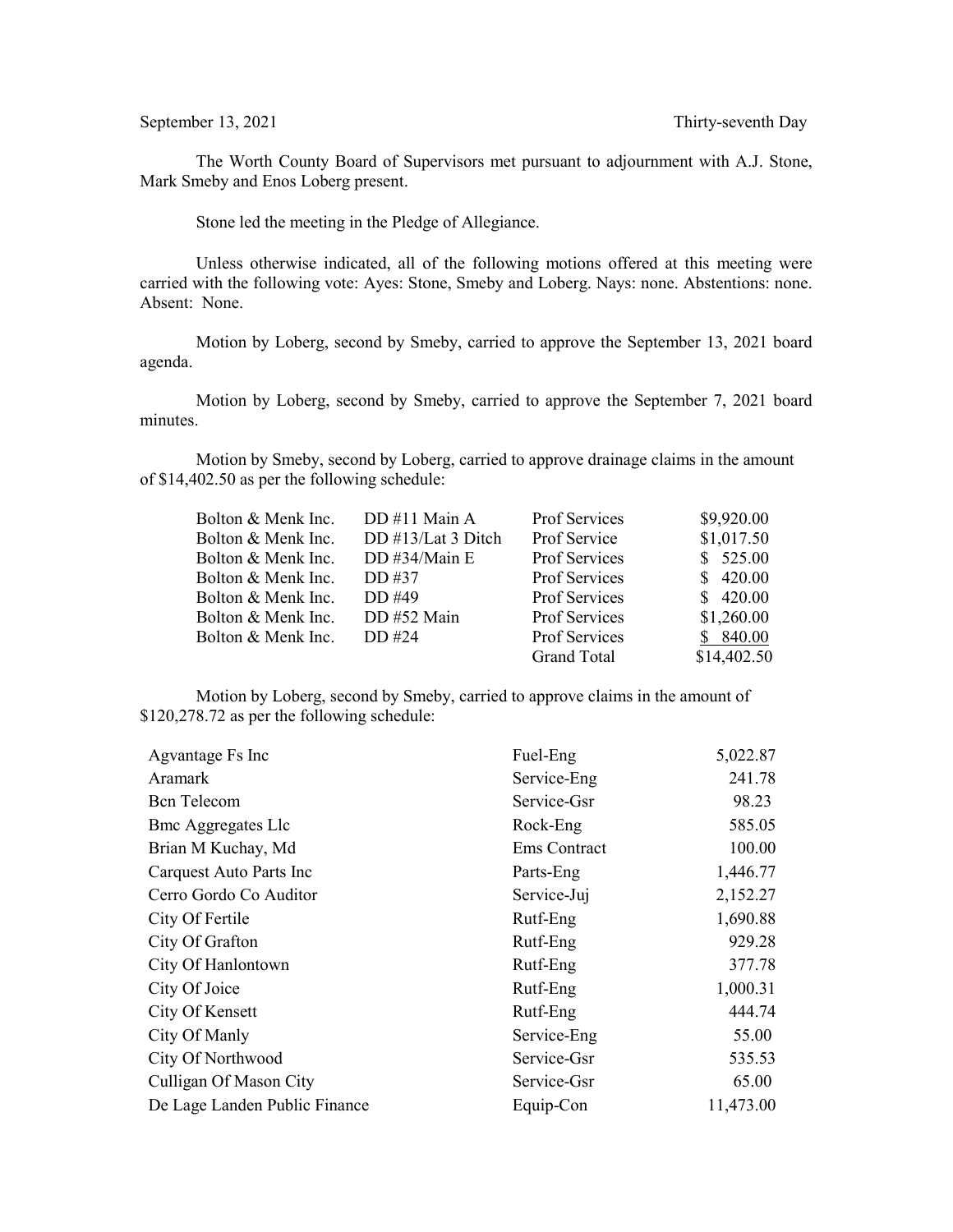| Dickinson, Mackaman, Tyler & Hagen, P.C. | Service-Sup        | 1,166.00   |
|------------------------------------------|--------------------|------------|
| Falkstone Llc                            | Rock-Eng           | 17,027.57  |
| Fallgatter's Market Inc                  | Supplies-Shf       | 786.86     |
| <b>Fastenal Company</b>                  | Supplies-Eng       | 1,118.00   |
| Greve Law Office                         | Rent & Payroll-Aty | 6,231.58   |
| <b>Heartland Power Coop</b>              | Service-Wwt        | 3,377.23   |
| Huber Supply Co Inc                      | Service-Eng        | 193.50     |
| Ia Secretary Of State                    | Service-Aud        | 1,007.65   |
| Johnson Vinyl Graphics                   | Service-Con        | 250.00     |
| Kelly Hardware                           | Supplies-Con       | 463.20     |
| L R Falk Const Co                        | Rock-Eng           | 48,730.79  |
| Larsen Plumbing & Heating Inc            | Service-Shf        | 89.00      |
| Lexisnexis                               | Service-Aty        | 171.00     |
| Marco Technologies Llc                   | Service-Dap & Asr  | 504.15     |
| <b>Nelson Family Trust</b>               | Rent-Shf           | 300.00     |
| North Central International              | Parts-Eng          | 197.57     |
| Northwood Anchor Inc                     | Service-Asr        | 752.00     |
| Powerplan                                | Supplies-Eng       | 734.25     |
| Radar Road Tec                           | Service-Shf        | 521.00     |
| Roto-Rooter Of Mason City                | Service-Shf        | 90.00      |
| <b>Safety Solutions</b>                  | Service-Eng        | 500.00     |
| <b>Seat Treasurer</b>                    | Edu-Aud            | 100.00     |
| Teresa Olson                             | Reimb-Rec          | 615.81     |
| Thrifty White Pharmacy                   | Supplies-Shf       | 352.67     |
| Waste Management Of Iowa Inc             | Service-Sdp        | 2,700.00   |
| Webster Co Auditor                       | Fy22 Dues-Cta      | 320.08     |
| Wex Bank                                 | Service-Tra        | 1,732.21   |
| Winnebago Coop Telephone Assn            | Service-Gsr        | 3,264.84   |
| Worth County Treasurer                   | Taxes-Wat          | 677.00     |
| Ziegler Inc                              | Parts-Eng          | 86.27      |
|                                          | <b>Grand Total</b> | 120,278.72 |

Motion by Smeby, second by Loberg, carried to approve the monthly clerk of court's report.

Motion by Smeby, second by Loberg, carried to approve 28E agreement between Worth County and Northwood Senior Center inc.

Motion by Loberg, second by Smeby, carried to approve the recommendation of the Worth County Zoning Board that Loken Farm Landing Strip, located in Section 27, Hartland Township, Worth County Iowa at address 4763 Jonquil Ave, Northwood, IA complies with the Worth County, Iowa Zoning Ordinance for use regulations of A-1 Agricultural District. It is regulated under Paragraph F, Conditional Uses: Item 2; Airports and landing fields in accordance with IDOT Land Use guidance for airports-site for private use.